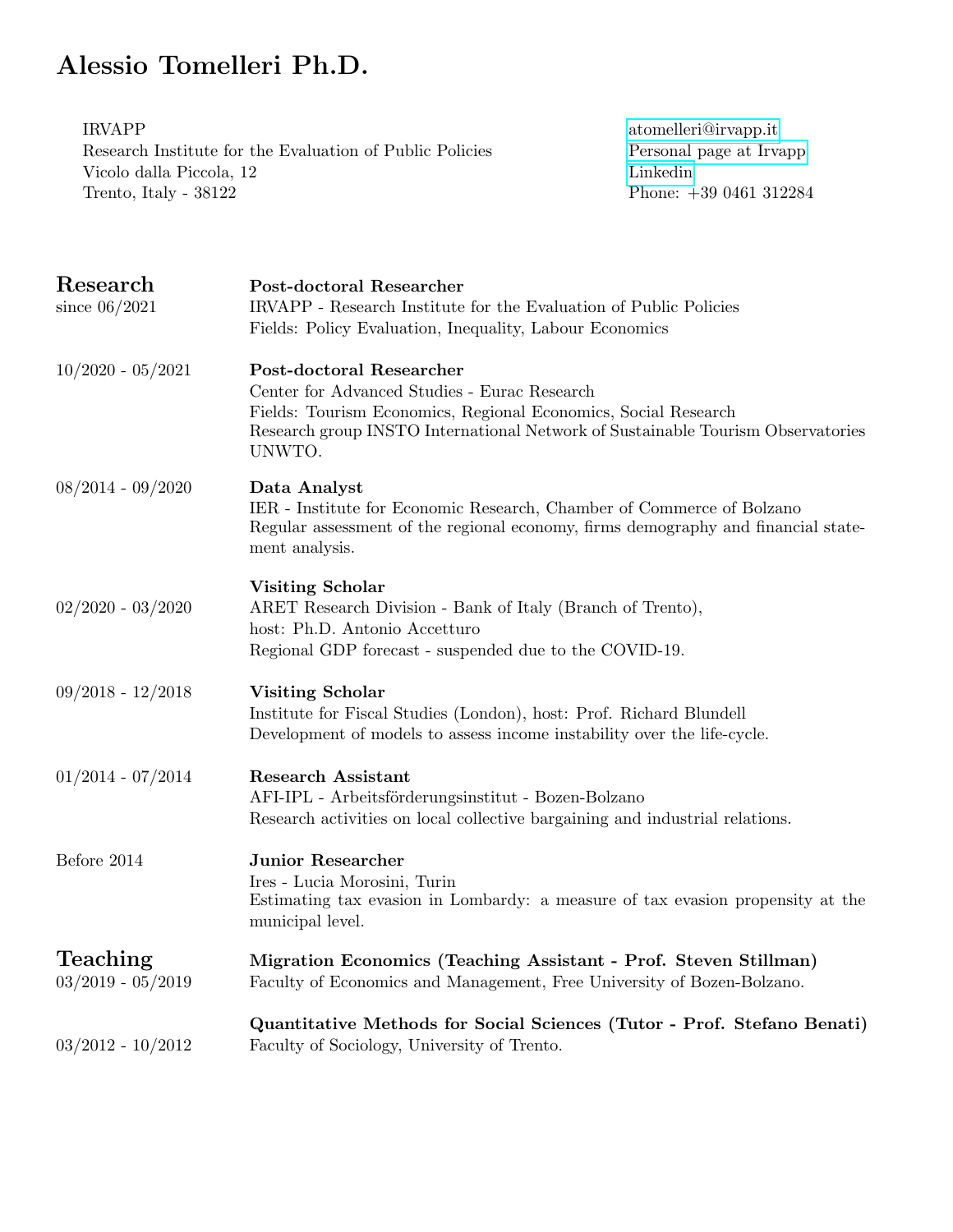| Education<br>$11/2016 - 01/2021$        | Ph.D. in Economics and Management<br>Faculty of Economics and Management, Free University of Bozen-Bolzano<br>Fields: Labour Economics, Regional Economics, Public Policy Evaluation<br>Scholarship founded by the IER (Institute for Economic Research), Chamber of<br>Commerce of Bolzano. |
|-----------------------------------------|----------------------------------------------------------------------------------------------------------------------------------------------------------------------------------------------------------------------------------------------------------------------------------------------|
| $10/2010 - 03/2013$                     | Supervisor: Prof. Steven Stillman / Co-supervisor: Prof. Mirco Tonin<br>M.A., Sociology and Social Research<br>University of Trento<br>Title of thesis: "Il divario generazionale: differenziali salariali nel mercato del lavoro<br><i>italiano.</i> "                                      |
| $09/2007 - 09/2010$                     | B.A., International Studies<br>University of Trento<br>Title of thesis: "La politica economica italiana negli anni Settanta."                                                                                                                                                                |
| Languages<br>and Skills                 | Italian (native) English (advanced), German (advanced)<br>Time management, analytical thinking, teamwork and problem solving.<br>Software: Stata, LATFX, R, Matlab, VBA, MS Office (advanced user).                                                                                          |
| <b>Specific Training</b><br>05/2019     | <b>Irvapp Advanced Spring School - Venice</b><br>Advanced Methods for Impact Evaluation, Prof. Enrico Rettore, Prof. Enrich<br>Battistin, Prof. Maximilian Kasy                                                                                                                              |
| 01/2019                                 | Winter School on Inequality and Social Welfare Theory - Trentino<br>Health, opportunities and redistribution, Prof. Claudio Zoli                                                                                                                                                             |
| 07/2018                                 | Barcelona Graduate School of Economics - Summer School<br>Labor Market Outcomes, Prof. Robert Shimer<br>Economics of Migration, Prof Joan Llull                                                                                                                                              |
| 07/2017                                 | Barcelona Graduate School of Economics - Summer School<br>Quantitative Methods for Public Policy Evaluation, Prof. Stephan Litschig                                                                                                                                                          |
| 05/2017                                 | CesIfo IIPF DOCTORAL SCHOOL - Munich<br>Dynamics of Inequality, Prof. Uwe Sunde, Prof. Matteo Cervellati                                                                                                                                                                                     |
| Conferences<br>and Workshops<br>01/2020 | Skils 2020 - Labor Seminar<br>UNIL   Université de Lausanne<br>Engelberg (CH)<br>Invited speaker, presentation of the analysis on earnings instability in Italy.                                                                                                                             |
| 12/2019                                 | Arbeitsmarktreformen und Lohn(in)stabilität<br>AFI   Arbeitsförderungsinstitut<br>Innenhof Palais Widmann, Landhaus 1<br>Invited speaker, presentation of the analysis on earnings instability in South Tyrol.                                                                               |
| 10/2019                                 | 1st PhD Worshop on Empirical Microeconomics<br>Faculty of Economics and Management, Free University of Bozen-Bolzano<br>Co-organiser and speaker.                                                                                                                                            |